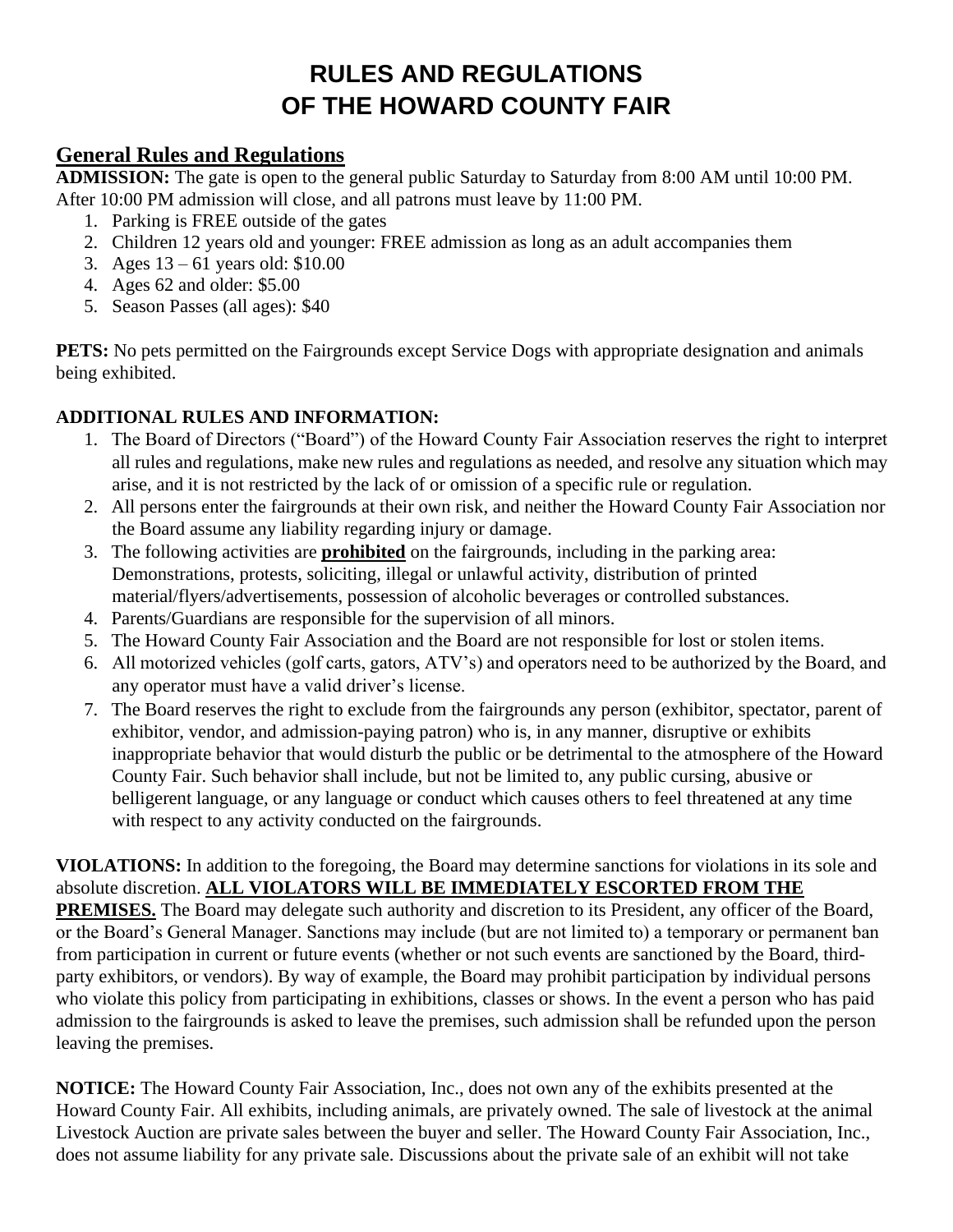place in front of the general public trying to view the exhibits on display.

# **Exhibitors and Exhibitions**

#### **\*\*\*ALL EXHIBITORS AND COMPETITORS MUST REVIEW ADDITIONAL RULES AND REGULATIONS, FOUND ON THE HOWARD COUNTY FAIR WEBSITE, THAT ARE SPECIFIC TO CERTAIN EXHIBITIONS OR EVENTS.\*\*\***

- This includes additional rules for indoor exhibits/contests/activities, open and 4-H/FFA livestock and dairy, small animal, open and 4-H/FFA horses and ponies, garden/fruit and vegetable, wool/fleece/fiber, home arts, honey and beeswax, farm crops, junior showmanship, fair scholarship, and other activities, exhibits, or events.
- Please visit<https://howardcountyfairmd.com/> for more information

### **ADMISSION AND PARKING**

- 1. One Season Pass will be given to exhibitors by the Superintendents for every \$15 of advance paid entry fees **only for animals presented** (brought to the Fair), up to a maximum of five season passes. All other exhibitors must purchase a pass or pay admission at the main gate. 4-H and FFA passes may be purchased though the 4-H Office or FFA teacher.
- 2. One parking permit will be issues to each family exhibiting livestock. Additional parking permits cannot be purchased. Department Superintendents will distribute parking passes.
- **3.** No cars, trucks, trailers or campers shall be parked in areas other than those designated. *NO PARKING BEHIND THE SWINE BARN AT THE DOCK DURING THE WEEK***.** There will be NO PARKING on Midway Boulevard or Hamilton Way or their fringes between 9 am and Midnight.
- 4. **Vehicles in violation will immediately lose their Parking Permit.**

#### **ENTRIES**

- 1. The following are general rules only. **Please consult the species and event specific rules regarding entries on the Howard County Fair website [\(https://howardcountyfairmd.com/\)](https://howardcountyfairmd.com/)**. Any conflict between rules will be resolved in favor of the rules specific to that species, event, or exhibition. The Board reserves the right to update or promulgate new rules as needed.
- 2. The Howard County Fair Association reserves the right to return entry forms and entry fees for any entry, livestock or otherwise. The Board has provided guidelines to each Superintendent for the purpose of limiting entries if entries exceed space available. Entries may also be prohibited if they are not keeping with the atmosphere and purpose of the Howard County Fair.
- 3. The Howard County Fair is not responsible for damage to any entries.
- 4. Before entering any exhibit, each exhibitor must obtain an Exhibitor Number, as all records are kept by those numbers. Address labels are helpful. **Use that same Exhibitor # for ALL exhibits.**
	- a. All **Open Class Indoor** exhibitors will receive a number at the front of the **Home Arts Building, if they do not enter on-line.**
	- b. All **4-H Exhibitors** must get a number at the 4-H Office before the Fair starts
	- c. All animals entered for competition will be entered by numbers, and the names of exhibitors will not be attached until after the awards have been made.
- 5. No exhibits will be accepted unless classified, and all group entries must be pre-entered. Space will be allocated only for animals and livestock **actually brought to the Fair**, **not the number entered.**
- 6. There will be no refund for entry fees for animal entries accepted but not brought to the fairgrounds
- 7. Entry Fees (per head):
	- a. Open Beef: \$15.00 (includes \$10.00 tan bark bedding)
	- b. Open Dairy: \$5.00 (does not include bedding)
	- c. Open Sheep: \$2.00 (does not include bedding)
	- d. Open Goat: \$3.00 (does not include bedding)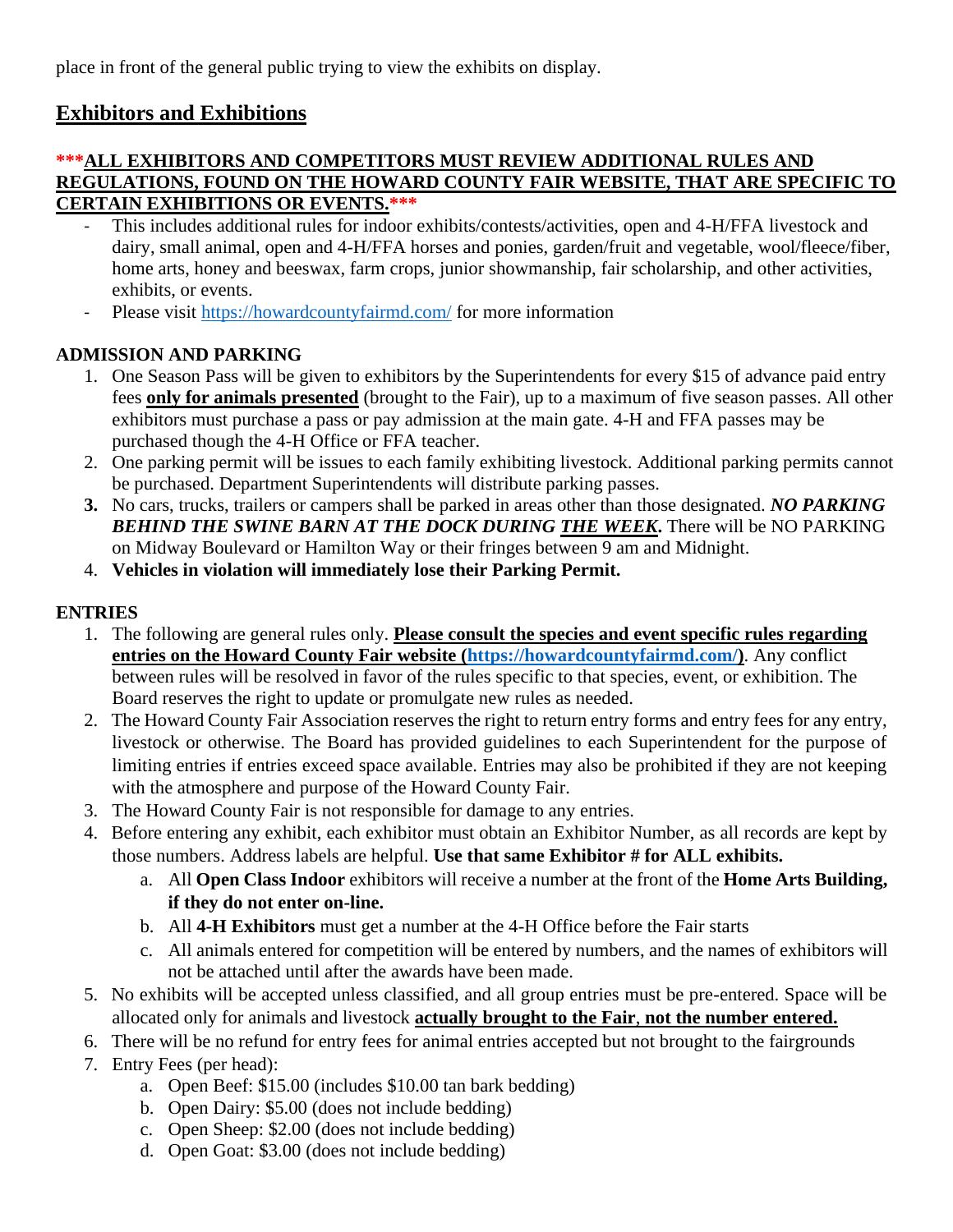- e. Open Poultry: \$1.00 (does not include bedding)
- f. Open Rabbits: \$2.00 (does not include bedding)
- g. All others: Please consult website [\(https://howardcountyfairmd.com/\)](https://howardcountyfairmd.com/)
- 8. Entry Schedule
	- a. Livestock, Dairy, Rabbit, and Poultry (4-H, FFA, and Open Class) entries open online June 1st and are due by **July 1st**. Entries **cannot** be made after July 1st. Please consult the relevant rules and regulations for your species for details at: [https://howardcountyfairmd.com.](https://howardcountyfairmd.com/)
	- b. Home Arts, Farm Crops, Fruits & Vegetables, Honey & Beeswax, and Wool and Fleece exhibitors can pre-enter online from July 2nd until July 23rd at [https://howardcountyfairmd.com.](https://howardcountyfairmd.com/) After the pre-entry deadline, entries can be made directly at the fair. Please consult each department's rules at [https://howardcountyfairmd.com](https://howardcountyfairmd.com/) to determine when and where entries at the fair can be made. There will be no exceptions for late entries.
	- c. All others: please consult [https://howardcountyfairmd.com.](https://howardcountyfairmd.com/)

#### **ARRIVAL TIMES AND PROCESS**

- 1. Upon arrival, entries must be checked in by the department head or species superintendent, as applicable. Registration papers for animals will be checked by the Department Superintendent and tattoos must match. All animals must be registered with their respective breed association to compete as that breed. An **Official Health Certificate** (see MDA Health Regulations) of an entry must be obtained from the State Veterinarian and presented to the Department Superintendent along with the Self-Certification Form.
- 2. Hamilton Way will be closed to traffic from 3:00 pm to 10:00 pm on the first Saturday for the Jersey Show. No animals may be unloaded on the road during that time.
- 3. **Arrival Times:**
	- a. 4-H/FFA (Livestock, Breeding Animals, Dairy, Rabbit, and Poultry): For arrival times, please consult the relevant species-specific rules online at [https://howardcountyfairmd.com.](https://howardcountyfairmd.com/)
	- b. Open Class Dairy:
		- i. **Jersey Dairy Cattle** must be on the fairgrounds by 12:00 Noon on opening Saturday. This group will be released Sunday at 8:00 pm and must be out by midnight Sunday.
		- ii. **Ayrshire, Brown Swiss, Guernsey, Holstein and Milking Shorthorns** must be on the fairgrounds by 12 noon on Monday, and must be checked in by 4 pm on Monday. This group may leave on Saturday before 12:00 Noon or after 9:00 PM (but cannot leave between those times).
	- c. Open Class Beef: must be on the fairgrounds by 12:00 Noon on opening Saturday, and must stay until at least 9:00 pm Monday and be out by 7:00 am on Tuesday.
	- d. Open Class Sheep: Arrive between 9:00 AM and 12:00 Noon Monday and may leave on Saturday before 12:00 Noon or after 9:00 PM (but cannot leave between those times).
	- e. Open Class Goats must be on the fairgrounds by 5 pm on the Thursday before the first Saturday of the fair, may leave after the show, and must be out by 7 pm on Friday (the next day).
	- f. All other exhibitors: please consult [https://howardcountyfairmd.com.](https://howardcountyfairmd.com/)

#### **EQUIPMENT**

- 1. **Fans:** No individual fans are allowed in the Swine, Sheep and Goat barns. No butt fans or other fans may be placed in the aisles of the Cattle barns. In the Cattle barns, all fans must be grounded and have no larger than 1/3 hp motor. There is a maximum limit of one fan per four animals per family/farm. No misters are allowed in any barns.
- 2. **Other:** Aisles must be kept clear for wheelchairs and strollers (no hoses, cords, chairs, tables, or other items). All feed and tack must be in front of the animals in feed alleys (for Cattle barns) or in designated pens (for Sheep, Goat, and Swine barns).

#### **PREMIUMS**

1. Premiums will be paid only on the record shown by the Judges sheets. The possession of a ribbon or